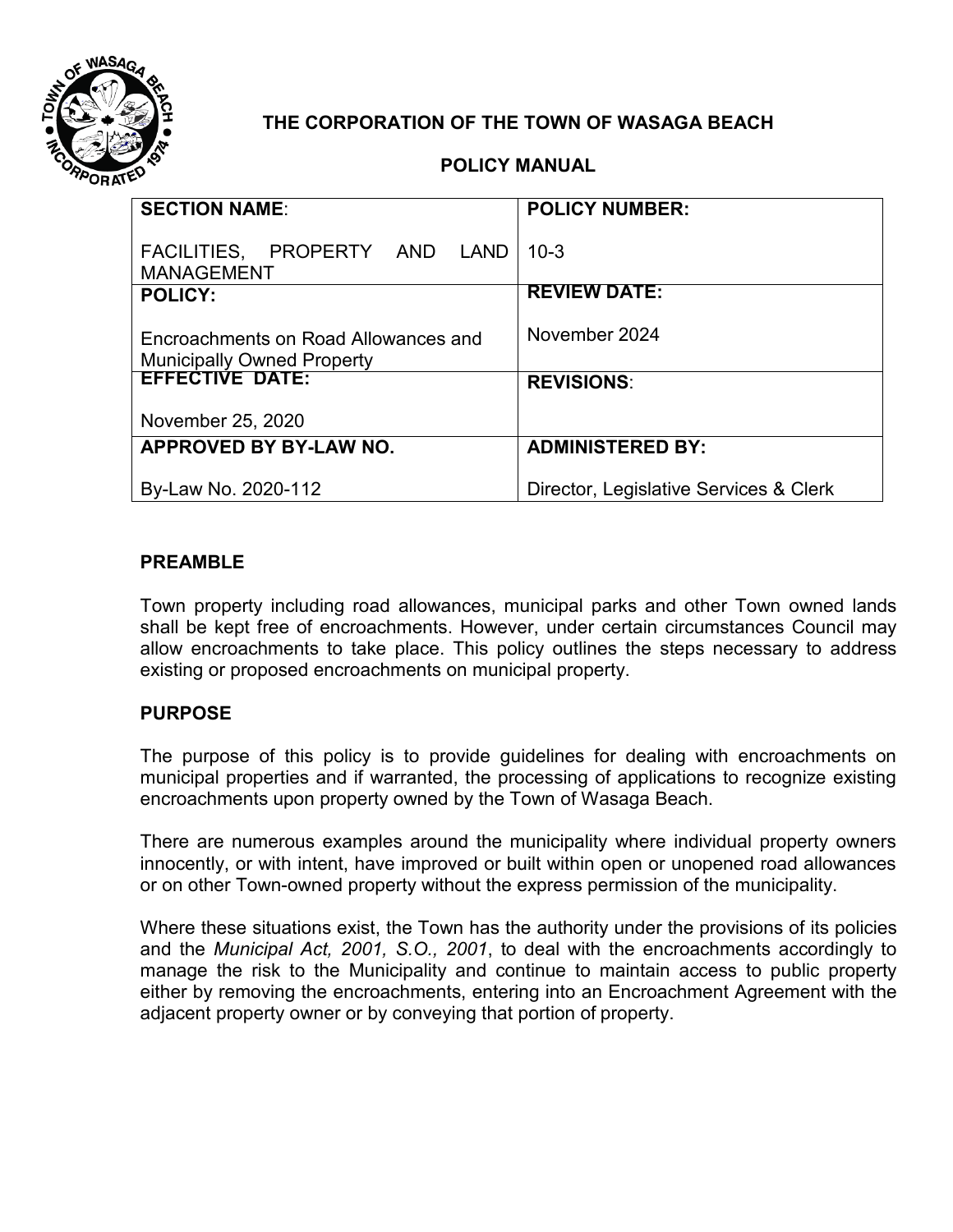#### **POLICY**

All existing and proposed privately owned encroachments onto streets, road allowances, and other lands owned and under the jurisdiction of the Town shall be subject to this Encroachment Policy.

It is the general policy of the Town that encroachments not be allowed onto Town-owned lands. Except as otherwise specifically permitted by the Town, where an encroachment has been identified it must be removed and the lands returned to their original state to the satisfaction of the Town. All related costs shall be at the expense of the encroaching party.

Council may approve encroachments under special circumstances where public safety is not affected, Town interests are not adversely affected, and the public right of usage is not materially diminished by permitting the encroachment. Permission to allow an encroachment shall be by written agreement between the property owner and the Town. Failure on the part of the encroaching party to agree to this process will result in the removal of the encroachment at the encroaching party's expense.

When an existing or proposed building or structure encroaches onto municipal property, the Town will require an encroachment agreement if the Town decides to allow the encroachment to remain under certain terms and conditions.

All encroachments, whether existing or proposed, shall be reviewed on a case by case basis. No decision of Council on one case shall be deemed to bind Council on another case.

#### **Right-of-Way (ROW) Encroachments (Road Allowances, Highways, etc)**

No person shall encroach upon a municipal right-of-way. If an encroachment is discovered, the encroaching party may make an application to the municipality to continue the encroachment. See Application for Encroachment set out below.

#### **Other Encroachments (Parkland, Open Space, Development Lands, etc)**

No person shall encroach upon or take possession of any municipally owned lands by any means whatsoever, including the construction, installation or maintenance of any fence or structure, the dumping or storage of any materials or plantings, or planting, cultivating, grooming or landscaping thereon.

Other encroachments may be structural (e.g. construction of decks, pools, and retaining walls) non-structural (e.g. pool drainage, application of pesticides, waste dumping), or vegetative (e.g. planting of vegetable gardens, removal of wildflowers, shrubs, and trees).

When an encroachment is discovered, the encroaching party may make an application to the municipality to continue the encroachment. See Application for encroachment set out below.

Encroachments will only be considered in the event that the encroachments do not materially interfere with municipal operations and/or capital construction or the public right of usage.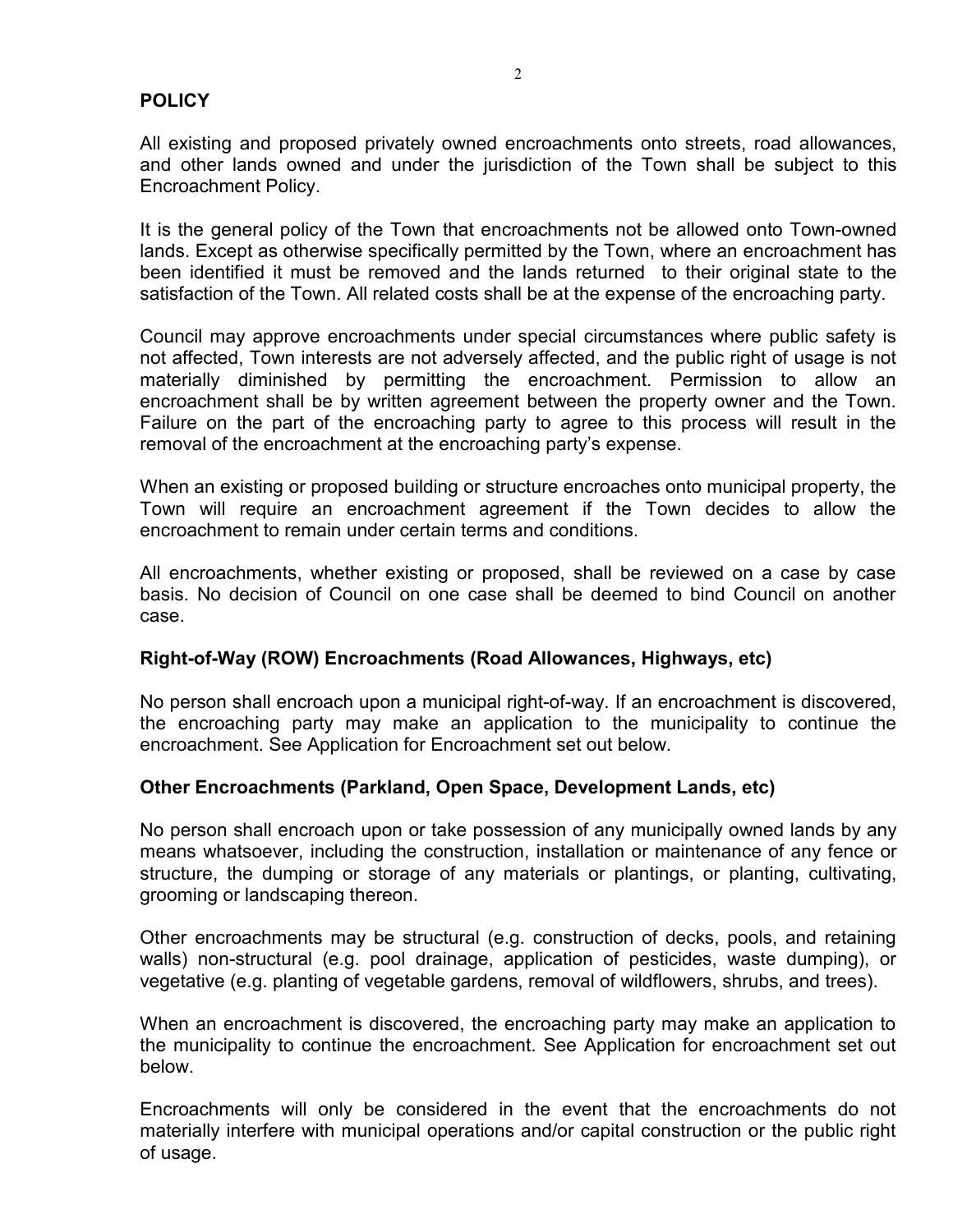#### **Standards for Assessing Encroachments :**

The following is a non-exhaustive list of factors that will be considered by the Town to militate against permitting an encroachment:

- The encroachment creates an unsafe condition/poses a danger to the public, such as but not restricted to:
	- o impeding or restricting sight lines, impedes normal access, obstructs vision of traffic or pedestrians, creates operational conflicts or creates hazards during the winter season, when snow covers the ground, such as rocks, boulders, wires, lines, etc.
- The encroachment diminishes the public's right of usage, such as but not restricted to:
	- o impedes the public's passage and/or access along a travelled portion of a road ; or interferes or obstructs normal pedestrian, or vehicular use;
- The encroachment interferes with the Town's current or future intent and purpose in holding the Town- owned land;
- The encroachment is over park property;
- The encroachment is an addition to existing buildings or other structures that would encroach or do encroach onto municipal property or road allowances;
- The encroachment creates liabilities for which the Town cannot assign full responsibility to the owner of said encroachment;
- Construction has commenced prior to the issuance of a required permit from the Town;
- The encroachment adversely affects municipal operations, work, plans, efforts or initiatives of the Town to maintain municipally-owned lands;
- The encroachment interferes with any utility or other similar installation located on Town-owned lands including underground infrastructure;
- The encroachment creates a situation that is contrary to the any Town By-Law, Town policy or resolution or any provincial or federal regulation or legislation;
- The applicant is unable to reasonably demonstrate a need for the encroachment;
- The encroachment will be in conflict with and/or create an issue with future capital works projects.

#### **Insurance and Indemnity**

In cases of an approved encroachment on a right-of-way, the landowner must provide insurance in a form satisfactory and acceptable to the Town Clerk's Office, at the time the Encroachment Agreement is signed by the property owner.

The encroaching party must be capable of holding adequate insurance in perpetuity and indemnifying the Town from all claims that may result by reason of the existence of the encroachment.

The applicant will be required to maintain property damage and general liability insurance in the amount of \$2,000,000 (individual) or \$5,000,000 (corporation), or such higher amount as determined by the Town as a condition of approving an encroachment, and the Corporation of the Town of Wasaga Beach must be named an additional insured on such policy. Specific coverages required under such policy may be different for individual applicants and corporate applicants. Please refer to Schedule "'C" for further specifics. The onus is on the landowner to carry the insurance in perpetuity and to provide the Town with a certificate of insurance at renewal, or such other frequency as reasonably required by the Town.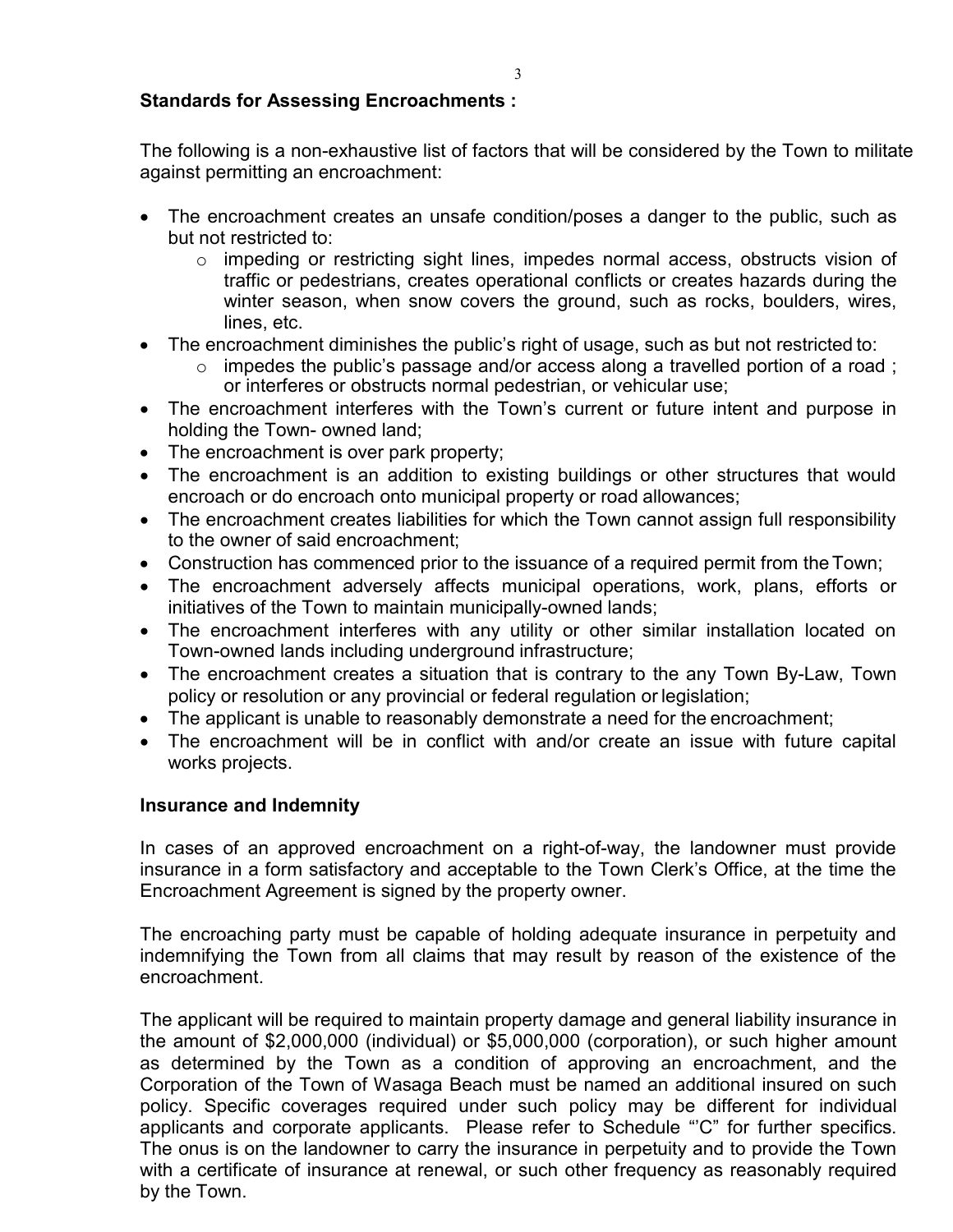The applicant agrees to indemnify and hold harmless the Town from and against all liability in respect to all claims that may arise or be made against the Town resulting from the encroachment.

All approved encroachments are considered to be placed at the property owner's own risk. The Town is not responsible for repairing or replacing an encroachment, or for any damages arising from normal Town operation over roads onto which the encroachment may extend, including removal of snow or ice therefrom, or as a result of Town repairs or reconstruction over such roads.

#### **Implementation Procedure**

Upon the discovery of an encroachment, the registered owner of the encroaching property will be notified in writing of the encroachment and the options available to such owner, namely:.

- *1.* **REMOVAL:** Where the encroachment is to be removed, removal and the associated expenses are the responsibility of the encroaching party. Should the encroaching party not remove the encroachment within the specified period of time, then the Town shall do so at the registered owner's expense. All associated fees and charges will be billed to the encroaching landowner. If the fees and charges are not paid as requested they will be added to the tax roll as provided for under section 398(2) of the *Municipal Act.*
- 2. **ENCROACHMENT APPLICATION**: If the encroaching party wants to apply to Council for the right to continue the encroachment, they may make an application to the Town following the process as outlined below under Application for an Encroachment Agreement.
- 3. **PURCHASE**: Where the encroachment has existed for a period of time the Town deems to be significant, and the use throughout such period of time has been exclusive to the encroaching party, consideration *may* be given to the disposition of the occupied lands for costs including, but not limited to, survey, legal and registration fees. The Town may, in its unfettered discretion, require that the fair market value of any lands to be so transferred also be paid to the Town upon such disposition, and the Town's own determination as to fair market value shall be final and not subject to appeal or assessment by any other party other than the Town.
- 4. **LEASE**: If the encroaching party does not wish to purchase the lands, then a lease agreement may be considered for a period equal to the shorter of:
	- a) As long as the occupant continues to be the registered owner of the adjoining lands;
	- b) Until the encroachment is removed; or
	- c) Until the property is required for municipal purposes.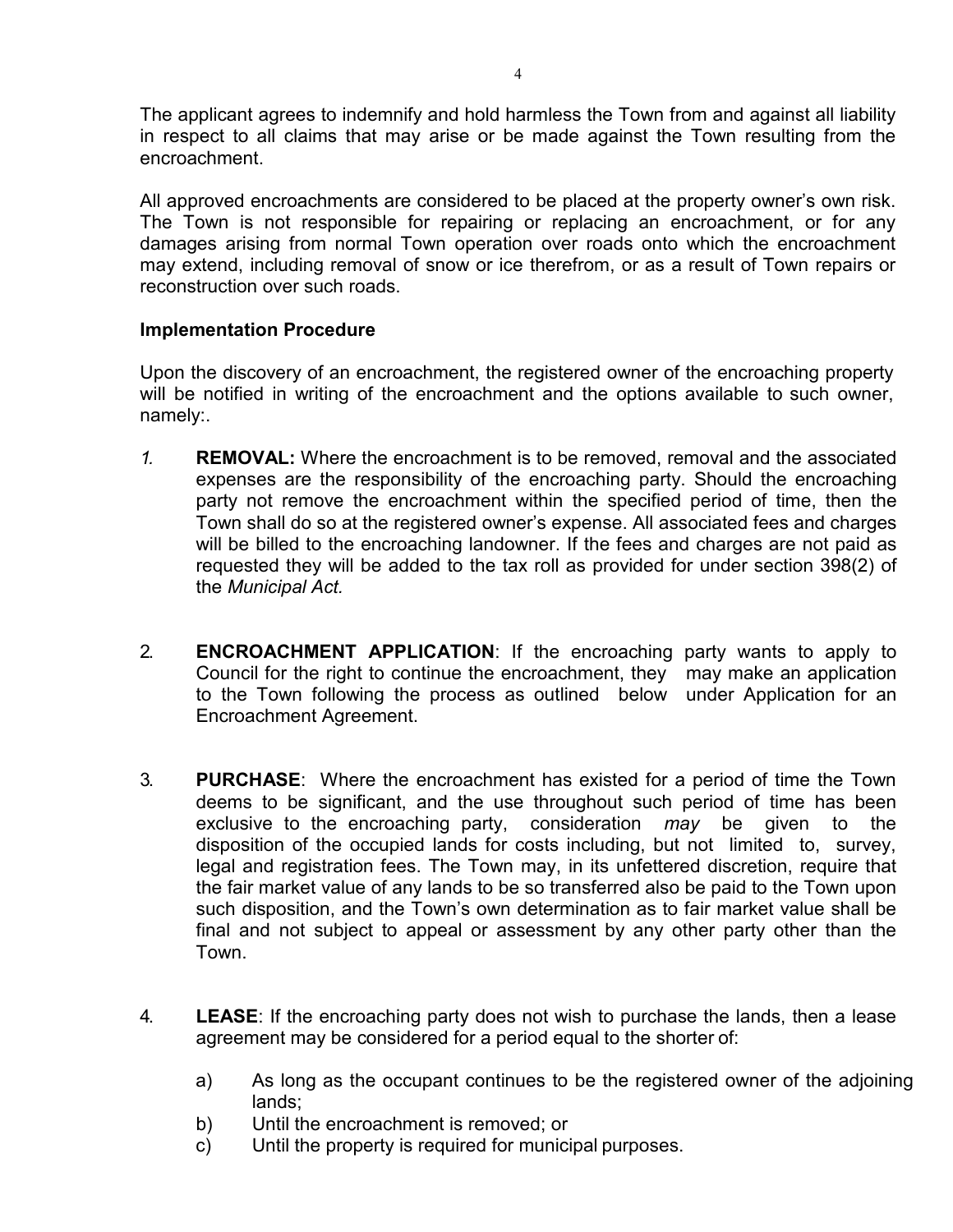#### 5. **LICENSE**:

a) If the encroachment is intended to continue for a brief period not exceeding two years or such longer period as the Town may unilaterally determine, and is not otherwise contrary to this Policy and may have commercial benefit, then a license agreement may be considered. Any such license granted shall be to the present owner of the adjacent property, and shall not run with the land and shall terminate on any transfer of the adjacent property by the licensee.

Upon receipt of an Application for Sale, Lease, or License, Staff shall forward a report outlining the details of a proposed sale, lease, or licence agreement to Council for its consideration. Council shall not be bound in any way to approve such sale, lease, or license, and may disregard any recommendations in such report, and may instead either encourage the encroaching party to make application for an Encroachment Agreement, or Council may insist upon removal of the encroachment.

### **Application for Encroachment**

The following information must be submitted before Council will consider an existing encroachment upon municipal property:

- 1. A completed Application Form attached as Appendix "A" to this policy.
- 2. An application fee as established from time to time by Council.
- 3. A copy of the deed of the encroaching party's lands which abut the subject municipal lands.
- 4. A plan or sketch of the subject lands with details of the encroachment clearly indicated thereon.
- 5. Any pertinent history of the encroachment such as the estimated length of time of the said encroachment has been in place, purpose, need to extend, etc.

The Application will be submitted to the Clerk's Office and circulated to appropriate Departments for review, comment and recommendations.

A staff report with a recommendation is then presented to the appropriate Standing Committee of Council for their consideration. Nothing in such staff report shall bind the said Committee or Council.

If approved by Council, the applicant will be required to pay all costs associated with the transaction, including the costs of the registration of the encroachment agreement. A Registered Reference Plan indicating the encroachment as a Part thereon is required for the preparation of the Encroachment Agreement and for registration purposes.

The Encroachment Agreement will be prepared by the Town's Clerk's Office and registered by the Town's Solicitors.

### **Form of Agreement**

Attached as Schedule "C" to this Policy is the Form of Agreement to be used in cases where an encroachment has been approved. Minor deviations not impacting the nature of the agreement may be allowed at the discretion of the Town, upon approval by the Town's Solicitors.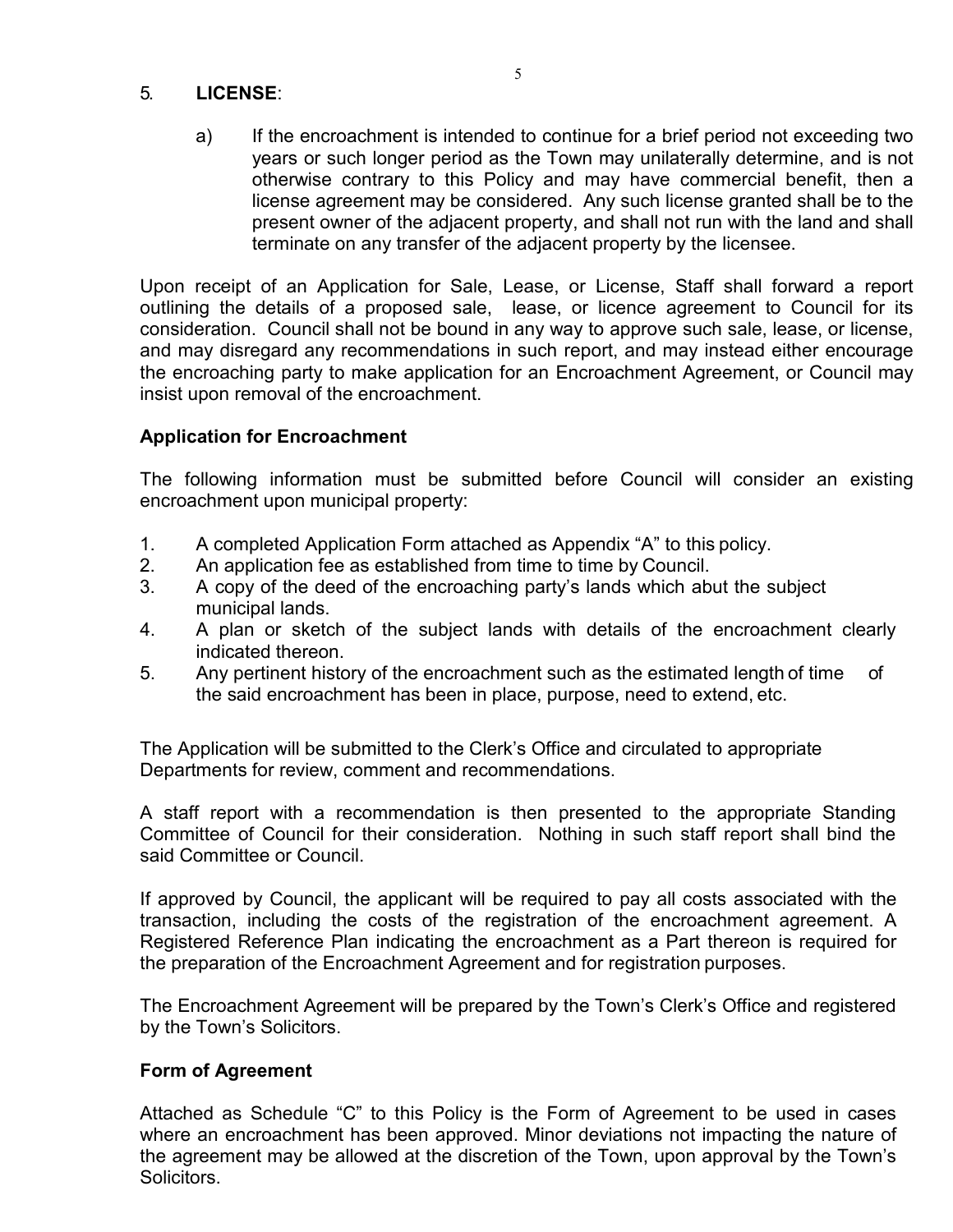#### **Enforcement**

Encroaching on Town property and/or failing to remove encroachments by the owner may result in penalties pursuant to the *Municipal Act* and Town policy.

The Town of Wasaga Beach shall have the right to remove any encroachments within a Town road allowance or on municipally owned property in contravention of Town policy at the cost of the property owner.

Any fees, costs, and expenses incurred by the Town in the enforcement of this Policy shall be added to the tax roll pursuant to Section 398 of the *Municipal Act, 2001*, as amended, from time to time.

### **ATTACHMENT**

Schedule "A" – Encroachment Agreement Application Form Schedule "B" – Encroachment Agreement Proposal Sketch Form Schedule "C" – Form of Encroachment Agreement

#### **POLICY REVIEW AND PROCEDURE**

This Policy will be reviewed as required, but in any case no later than five years from the date of the most recent review.

The Town Clerk will be responsible for initiating the review of this Policy.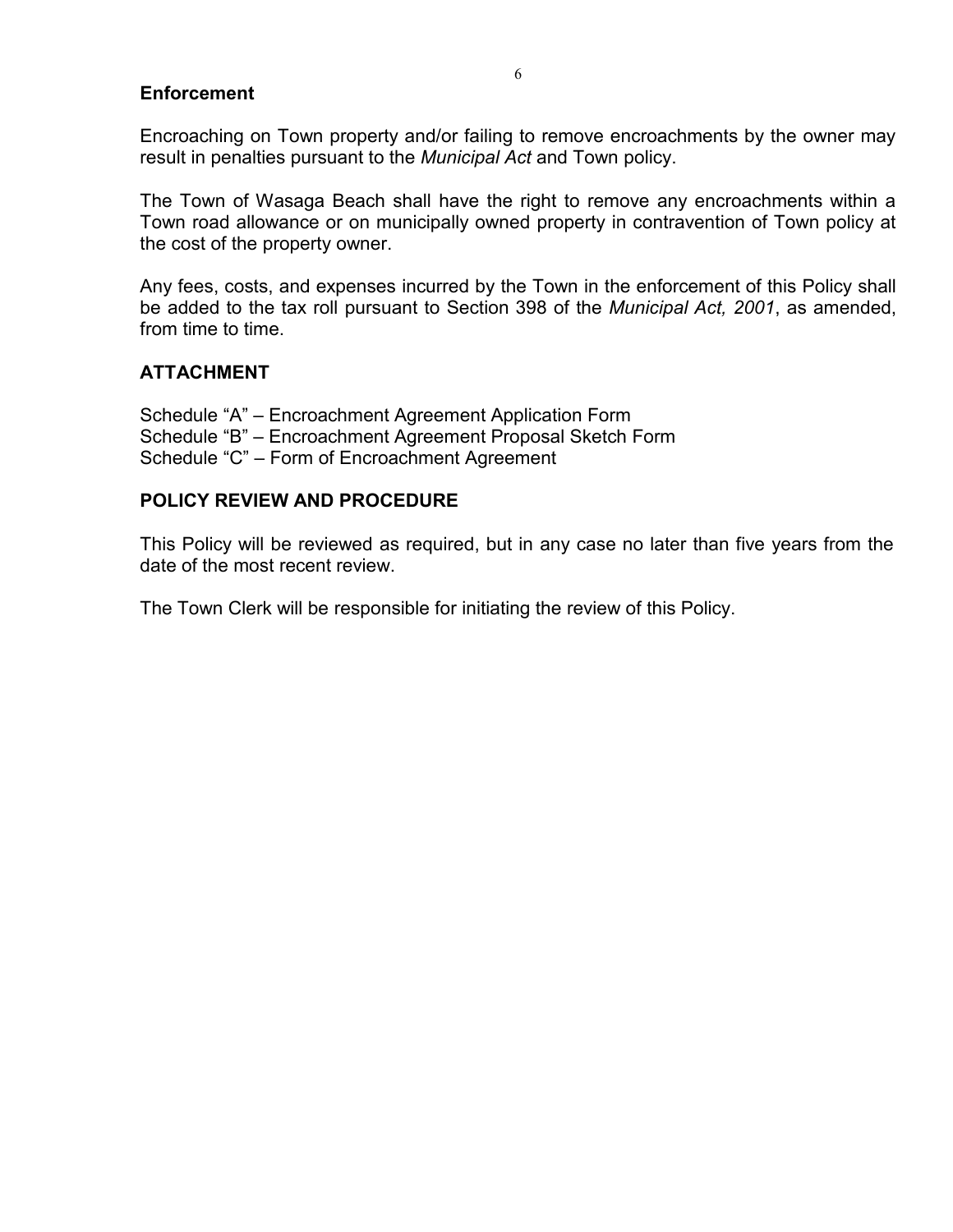



# **THE CORPORATION OF THE TOWN OF WASAGA BEACH**

## **APPLICATION FOR ENCROACHMENT ON TOWN PROPERTY**

| This is an application to consider the possibility of allowing an encroachment onto Town<br>owned property.                                                                                                            |  |  |
|------------------------------------------------------------------------------------------------------------------------------------------------------------------------------------------------------------------------|--|--|
| <b>Applicant Name:</b>                                                                                                                                                                                                 |  |  |
| Mailing Address/Town/Postal Code:                                                                                                                                                                                      |  |  |
| Telephone:<br>Email address:                                                                                                                                                                                           |  |  |
|                                                                                                                                                                                                                        |  |  |
| <b>ENCROACHMENT INFORMATION</b>                                                                                                                                                                                        |  |  |
| Physical Address of property to encroach onto Town property:                                                                                                                                                           |  |  |
| Legal Description of Property: Roll #<br>Lot $#$<br>Con#                                                                                                                                                               |  |  |
| Plan#<br>Parts#                                                                                                                                                                                                        |  |  |
| Description of the encroachments: (sketch/survey must be attached or application will be considered<br>incomplete)                                                                                                     |  |  |
| <b>Encroachment Already Exists:</b><br>$\square$ Yes<br>No<br>$\Box$                                                                                                                                                   |  |  |
| Proposed Encroachment: DYes<br>$\overline{N}$<br>$\Box$                                                                                                                                                                |  |  |
| Reasons for requesting encroachment:                                                                                                                                                                                   |  |  |
| Do you have a survey showing the encroachments?<br>$\Box$ No<br>$\Box$ Yes<br>If yes, please submit four (4) full copies of the survey. Survey plan will be required for Agreement.                                    |  |  |
| The Applicant understands that this application is being made in accordance with the Town's<br>Encroachment Policy and may be denied on any basis, including the presence of any of the following<br>negative factors: |  |  |
| 1. The encroachment interferes with the Town's intent and purpose in holding the Town-owned land;<br>2. New encroachments onto park property;                                                                          |  |  |
| 3. Additions to existing buildings or other structures that would encroach or do encroach onto<br>municipal property or road allowances;                                                                               |  |  |
| 4. The encroachment poses a danger to the public;                                                                                                                                                                      |  |  |
| The encroachment creates an unsafe condition;<br>5.                                                                                                                                                                    |  |  |
| 6. The encroachment creates liabilities for which the Town cannot assign full responsibility to the                                                                                                                    |  |  |
| owner of said encroachment;                                                                                                                                                                                            |  |  |
| 7. When construction has commenced prior to the issuance of a required permit from the Town;<br>8. Adversely affects municipal operations, work, plans, efforts or initiatives of the Town to maintain                 |  |  |
| municipally-owned lands;<br>9. The encroachment interferes with any utility or other similar installation located on Town-owned                                                                                        |  |  |
| lands;                                                                                                                                                                                                                 |  |  |
| 10. The encroachment creates a situation that is contrary to the any Town By-Law, Town policy or                                                                                                                       |  |  |
| resolution or any provincial or federal regulation or legislation;                                                                                                                                                     |  |  |
| 11. The applicant is unable to reasonably demonstrate a need for the encroachment.                                                                                                                                     |  |  |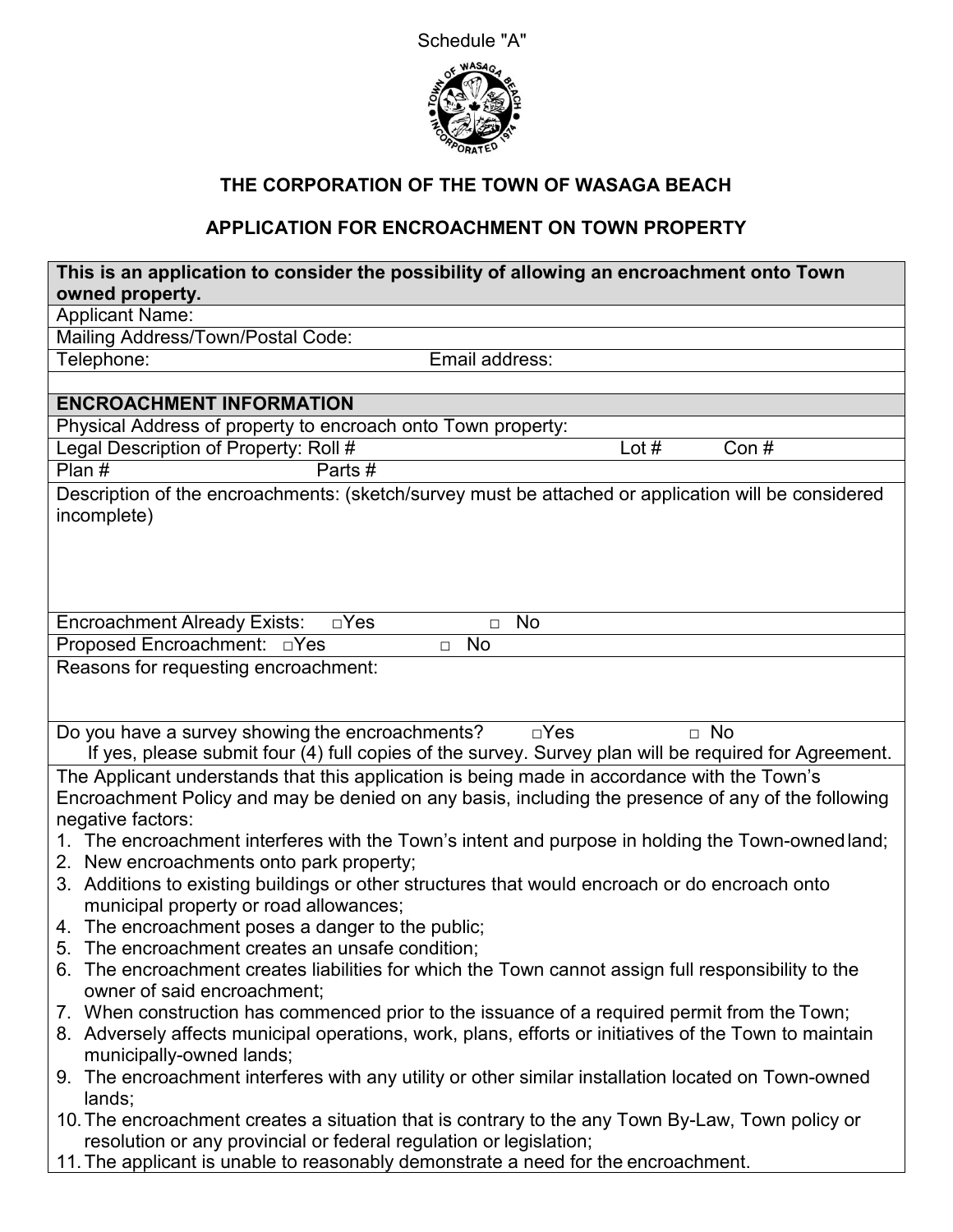| In the event that this application is approved, it will be necessary for the Applicant to execute an |  |
|------------------------------------------------------------------------------------------------------|--|
| Encroachment Agreement.                                                                              |  |

#### **FEES ASSOCIATED WITH APPLICATION**

Administration Fee

Encroachment Agreement Fee

Annual Fee to be included on property tax bill

#### **SOLICITOR** (if applicable)

Name:

Address:

Telephone # Email:

\$750.00 – \$600.00 refundable if denied \$250.00 – N/A if Agreement not pursued

\$300.00 – if approved

#### **CONSENT**

I/We understand and agree to provide the Town with an annual Certificate of Insurance, in perpetuity, as per Town policy, and to provide evidence of such insurance annually at the time the annual license fee is paid.

I/We understand and agree to the terms of this Application.

I/We have enclosed the application fee :  $□$ Yes  $□$  No

I/We have enclosed a detailed sketch, site plan, or survey, "to scale", which clearly shows the location and measurements of all existing and/or proposed structures/encroachments on the applicant's property and all existing and/or proposed structures/encroachments on the abutting Town property (i.e. septic systems, well, landscaping, vegetation, fence/wall, driveways and paths) Yes  $\Box$  No  $\Box$ 

I/We have enclosed a letter of authorization from the applicant/property owner appointing an agent: Yes □ No □

I/We agree to pay the current applicable application and agreement fees and annual license fee.

I/We authorize Town staff to enter onto the subject lands to conduct a site visit in accordance with the processing of this Encroachment Licensing Agreement.

**SIGNATURE(S)**

Owner Owner

Authorized Agent (please attached letter of authorization)

Date

#### **PLEASE RETURN THIS APPLICATION FORM TO CLERK'S OFFICE Town of Wasaga Beach 30 Lewis Street Wasaga Beach, ON L9Z 1A1**

For further information, please contact the Clerk's Office at 705-429-3844 ex 2223 or ex 2224

Personal information on this form is collected in accordance with the Municipal Freedom of Information and Protection of *Privacy Act and will be used for the purposes of processing an Encroachment Licensing Agreement. Questions with respect to the collection and use of this information should be directed to the Clerk's Office, Town of Wasaga Beach, 30 Lewis Street, Wasaga Beach, ON L9Z 1A1 or call 705-429-3844 ex 2223.*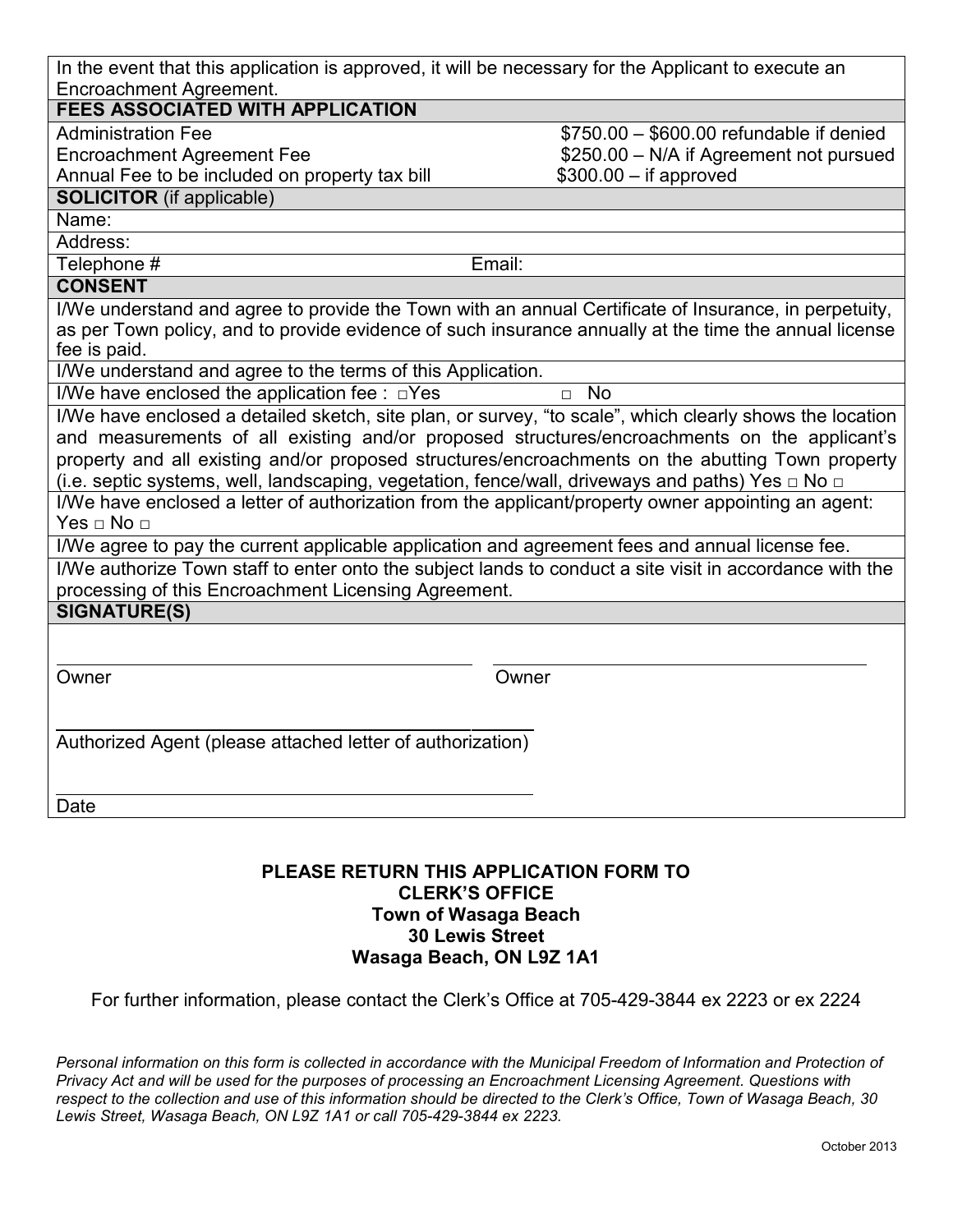Schedule "B"

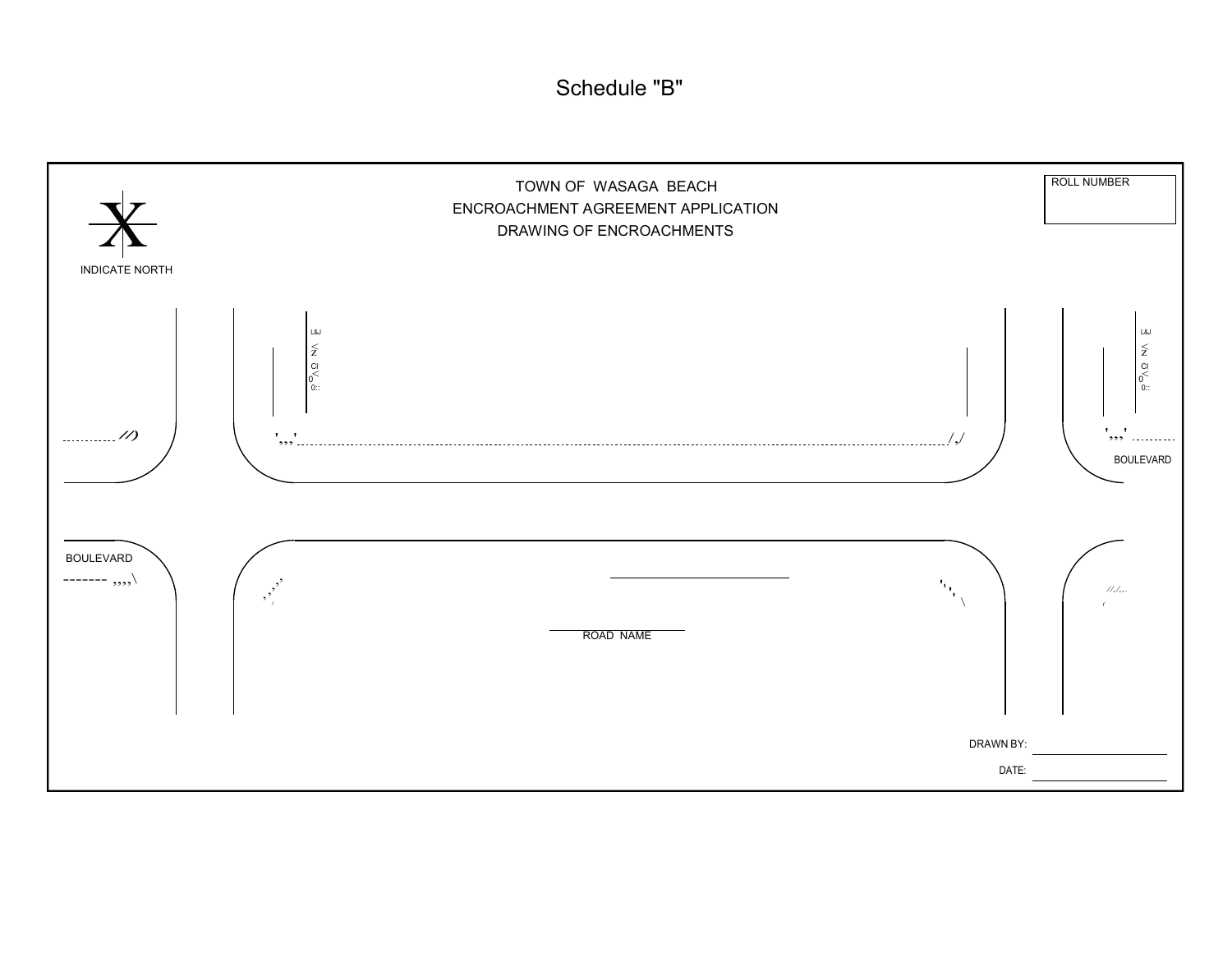THIS AGREEMENT made in duplicate this day of BET W E E N:

## **THE CORPORATION OF THE TOWN OF WASAGA BEACH**

(hereinafter called the "Town") OF THE FIRST PART

A N D

#### **xxxxxxxxxxxxxxxxxxxxxxxxxxxxxxxxxxxxx**

(hereinafter called the "Owner") OF THE SECOND PART

**WHEREAS** the Owner represents that they are the registered owner of certain lands and premises in the Town of Wasaga Beach, in the County of Simcoe, which abut on the side of [STREET], known municipally as [ADDRESS], in the Town of Wasaga Beach, County of Simcoe, and being more particularly described in Appendix "A" attached hereto;

**AND WHEREAS [DESCRIBE ENCROACHMENT** (in Appendix if necessary], hereinafter referred to as "Encroachment", has been wholly or partly constructed by the Owner, or its predecessors, in the Town of Wasaga Beach;

**AND WHEREAS** the Owner has petitioned the Municipal Council of The Corporation of the Town of Wasaga Beach that they be allowed to maintain and use the said encroachment;

**NOW THEREFORE THIS AGREEMENT WITNESSETH** that in consideration of the premises and the sum of TWO DOLLARS (\$2.00) of lawful money of Canada, now paid by the Owner to the Town, the receipt whereof is hereby acknowledged, the Owner covenants and agrees with the Town as follows:

1. The Owner, their executors, administrators, successors and assigns, are hereby allowed to use and maintain the Encroachment, for so long as the Encroachment shall remain in its present location.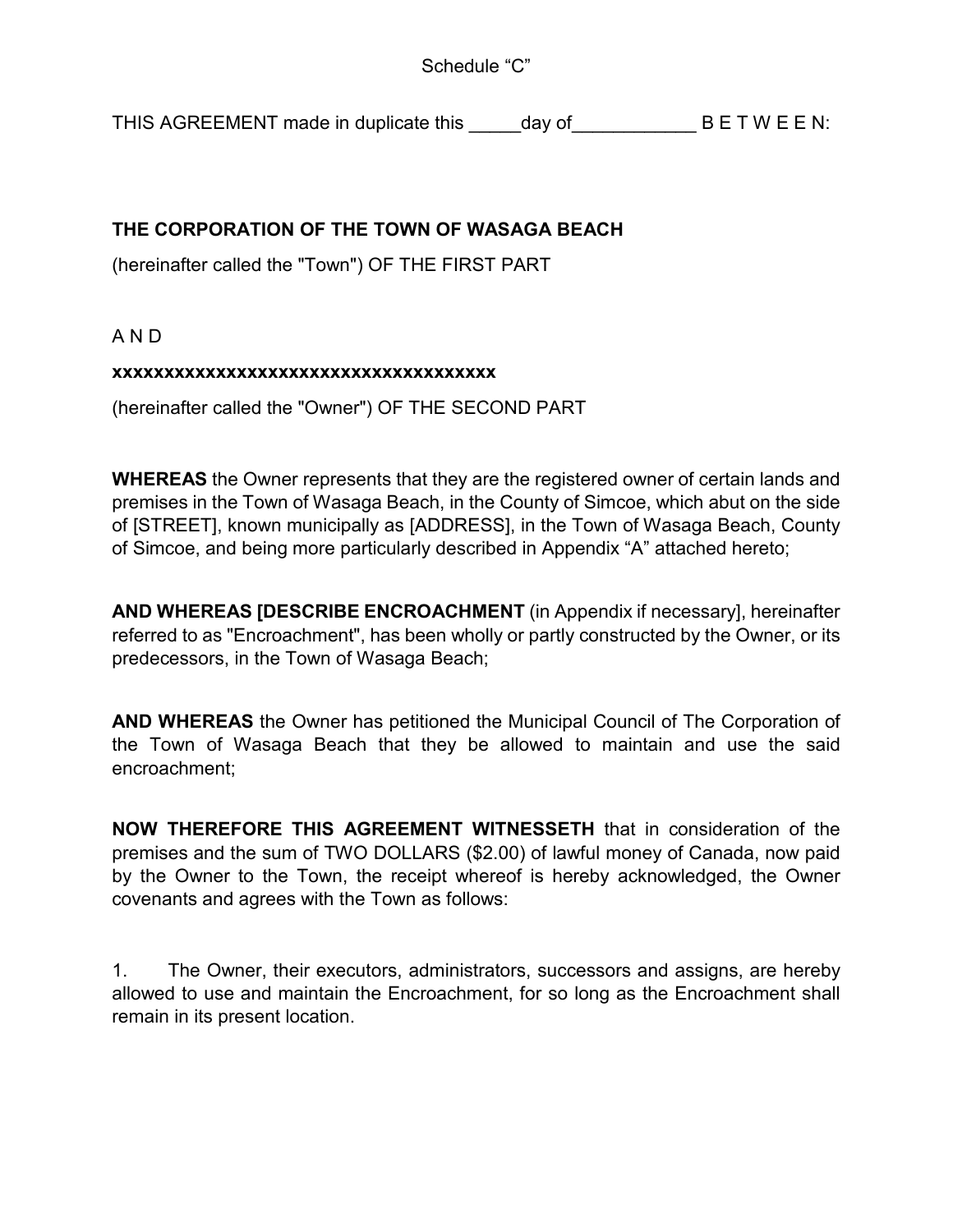2. Upon demolition or removal of the Encroachment, all parts of the Encroachment upon the road allowance or other Town property for [ADDRESS] shall be removed by the Owner to the satisfaction of the Town at the expense of the Owner.

3. In the event of failure by the Owner to remove the encroachment as required by Clause 2 hereof, the same may be removed by the forces of the Town and the cost of said removal shall be a first lien upon the Owner's lands and may be recovered in a like manner as taxes.

4. The Owner shall pay to the Town Treasurer, so long as the said encroachment is used and maintained upon the road allowance the sum of [\$SUM] as an [ANNUAL CHARGE OR ONE TIME FEE] for such privilege and such fee or charge shall form a charge upon the lands of the Owner of the said lands, his executors, administrators, successors and assigns, and upon default of payment after reasonable notice may be recovered as a lien upon the said lands in a like manner as taxes.

## 5. **[optional clause]**

If, during the term of this Agreement, the Town requires the use of part or all of the Encroachment lands for any municipal purpose, the Town may terminate this Agreement and require the Owner to remove the Encroachment at the Owner's expense upon 90 days written notice being given to the Owner by the Town. The Owner shall not make any claim against the Town on account of such removal and will restore the Encroachment lands to a safe and proper condition satisfactory to the Town Engineer. Provided that if the Owner neglects, refuses or fails so to do within the time specified, the Town may remove the Encroachment and restore the lands to a safe and proper condition and may charge the cost thereof to the Owner of which cost the invoice of the Town be final and the Town may recover such cost from the Owner in any court of competent jurisdiction as a debt due by the Owner to the Town. In addition, any fees due and any costs incurred upon termination of this Agreement shall be a first lien upon the said lands herein described and may be recovered in like manner as municipal taxes. No remedy conferred upon or reserved to the Town is intended to be exclusive of any other remedy whether given herein or not, but every such remedy shall be cumulative and shall be in addition to every other remedy.

## 6. **for companies**

The Owner shall at their own expense obtain and maintain during the term of this Agreement, and provide the Town with evidence of comprehensive general liability insurance for an amount not less than Five Million (\$5,000,000.00) Dollars and shall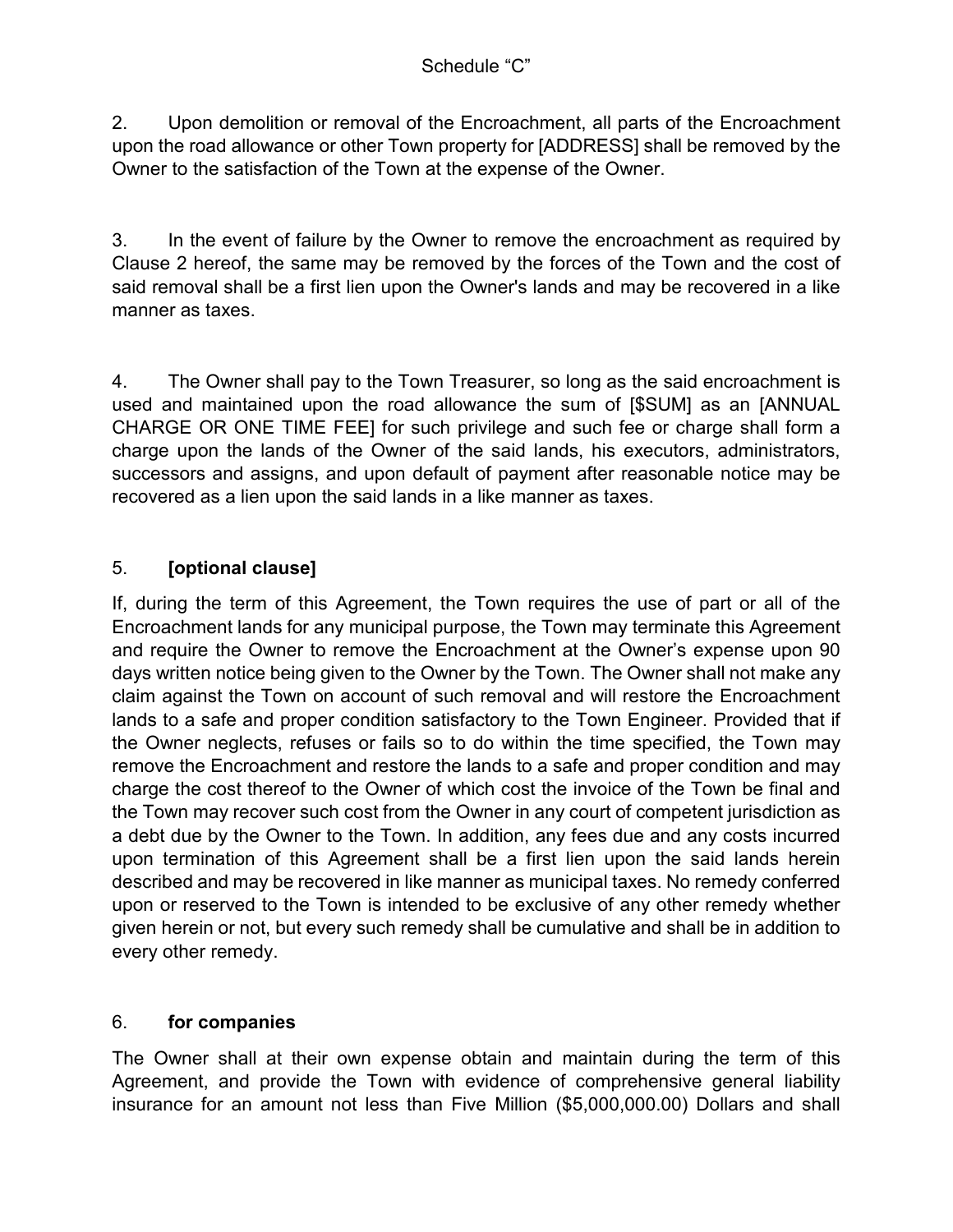include the Town as an additional insured with respect to the Owners' use and operations on the property described in this Agreement; such policy to include non-owned automobile liability, personal injury, broad form property damage, contractual liability, owners' and contractors' protective, completed operations, contingent employers liability, cross liability and severability of interest clauses. The aforementioned policy will not be cancelled or permitted to lapse unless the insurer notifies the Town in writing at least thirty (30) days prior to the date of cancellation or expiry. The Owner will provide that evidence of such insurance shall be delivered to the Town promptly at inception of this Agreement and thereafter on the insurance renewal date.

### **for homeowners**

The Owner shall at their own expense obtain and maintain during the term of this Agreement, and provide the Town with evidence of general liability insurance (homeowners) for an amount not less than Two Million (\$2,000,000.00) Dollars

and shall include the Town as an additional insured with respect to the Owners' use and operations on the property described in this Agreement. The aforementioned policy will not be cancelled or permitted to lapse unless the insurer notifies the Town in writing at least thirty (30) days prior to the date of cancellation or expiry. The Owner will provide that evidence of such insurance shall be delivered to the Town promptly at inception of this Agreement and thereafter on the insurance renewal date.

7. The Owner, their heirs, executors, administrators, successors and assigns, as Owner and occupiers from time to time of the said lands described in Appendix "A" attached hereto, will at all times indemnify and save harmless the Town of and from all loss, costs and damages which the Town may suffer, be at or be put to, for or by reason of or on account of the existence of, use, maintenance or repair, or lack of repair of the said encroachment or anything done or purported to be done pursuant to this Agreement, or any act or neglect in carrying out anything to be done pursuant to this Agreement.

8. Such sums as may become due or for which the Owner may be obligated under this Agreement respecting the said encroachment shall be a first lien and charge upon the said lands and premises described in Appendix "A" attached hereto in priority to all other claims, liens, mortgages or charges.

9. The Owner covenants and agrees that this Agreement shall cover the encroachment upon the Town owned property adjacent to the said lands described in